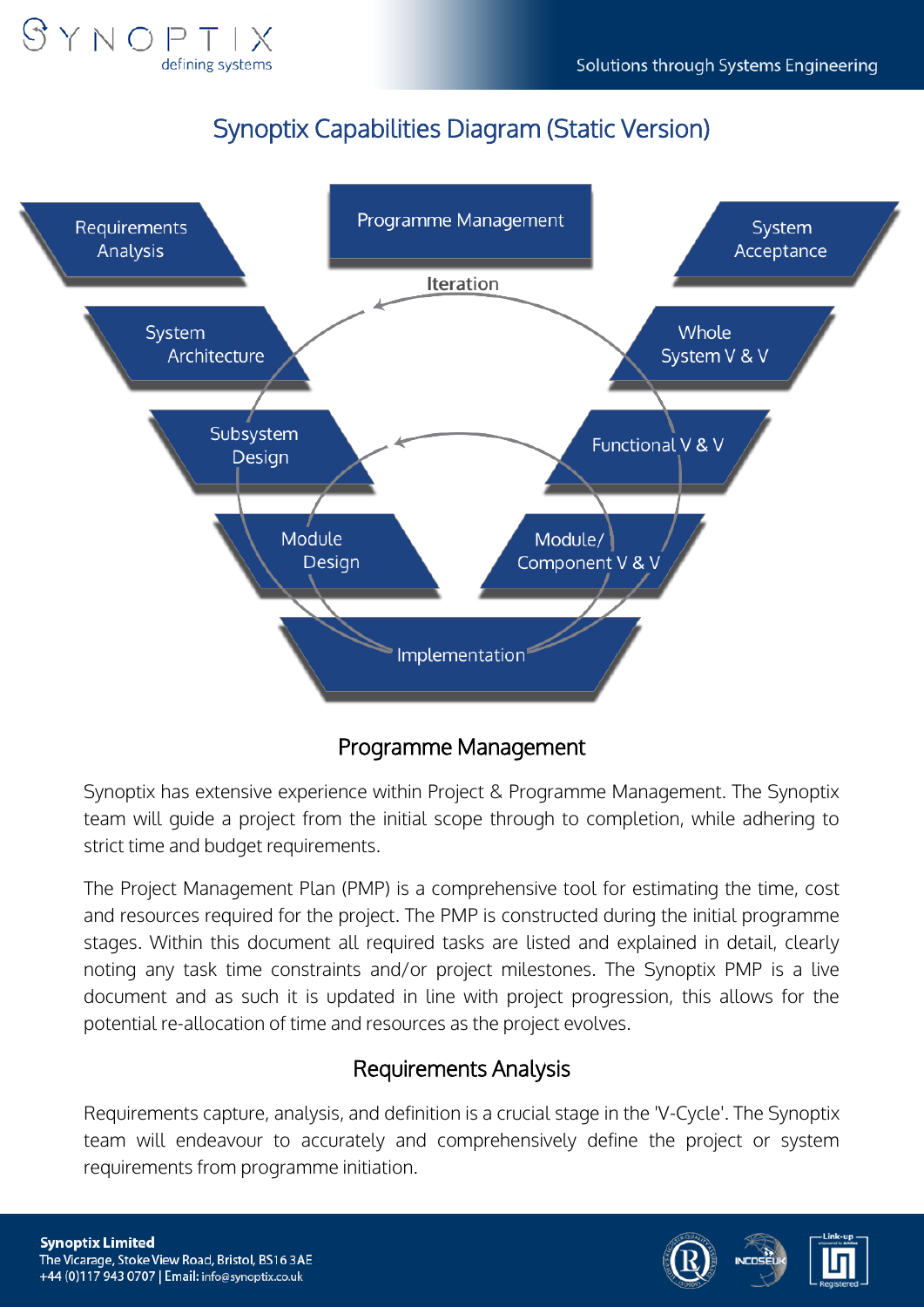

With our expert capability in IMB Rational DOORS, Synoptix can delve deep into the system output, functionality and performance requirements. Realising and establishing solid obtainable goals early in the project, enables our customers to be certain that Synoptix will accurately, and comprehensively capture their project/system needs.



System Architecture

The conceptual phase of systems design. The Synoptix team has experienced engineers capable of providing systems architectural design to the highest standard for mechanical, software, electrical, electronic and process based systems. With expertise in software tools such as IMB Rational Rhapsody, Synoptix has a strong capability to accurately design and graphically represent system architecture, enabling the definition of system structure, behaviour and functionality.



Subsystem Design

The detailed design phase of the system. The components of the high level system defined in the System Architecture stage can often be broken down into a series of subsystems which will work together to achieve the relevant system requirements. The subsystem design stage will: define the behaviours and internal structure of each subsystem, describe the realisations between the subsystem interfaces and classes, and determine any dependencies upon other subsystems.



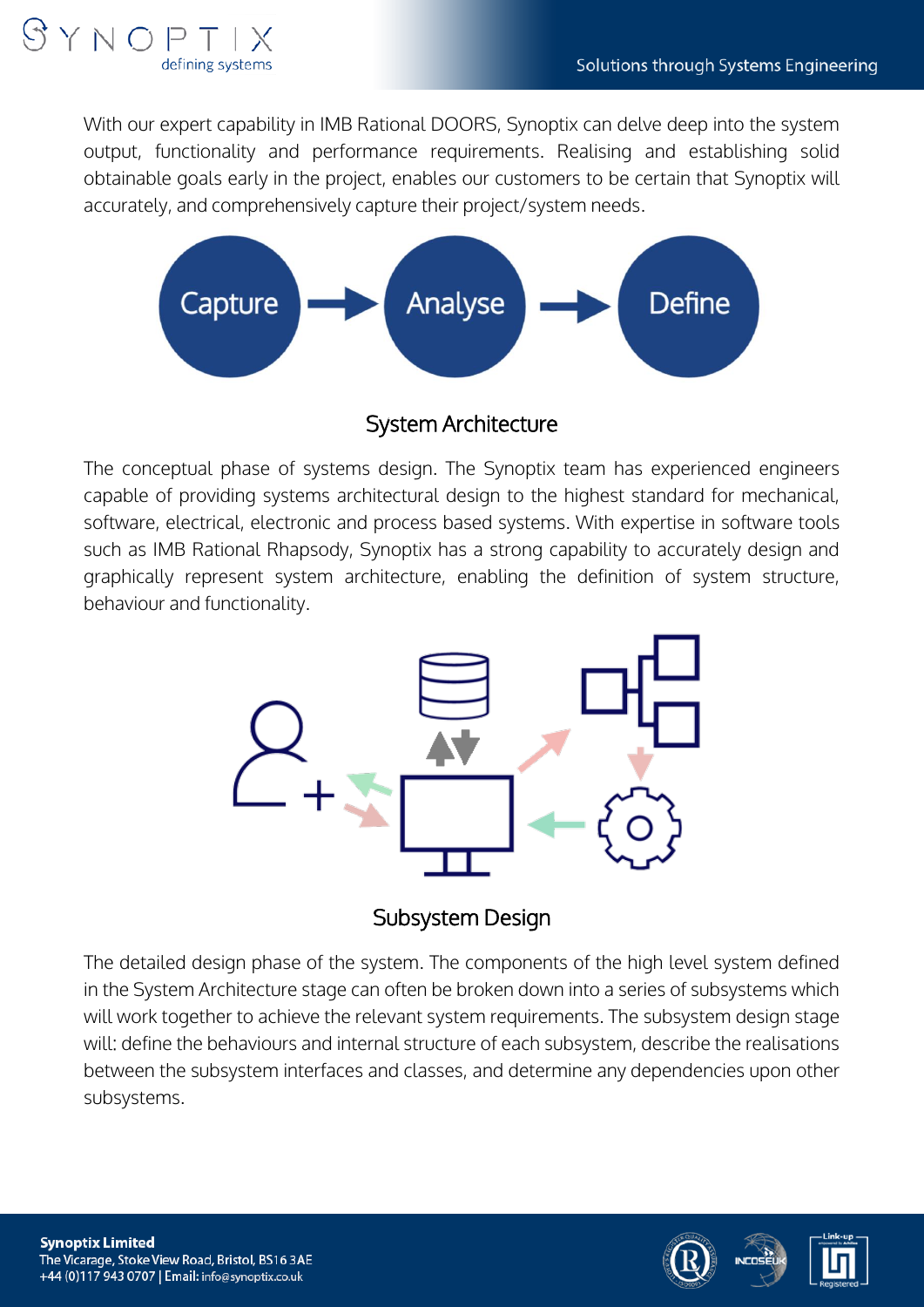



### Module Design

This is the lowest level design phase of the system. All System and Subsystem components are broken down into modules which define the individual pieces of code or physical hardware which will enable the component to fulfil its requirement. By the end of the Module Design phase, all modules will have Object Orientation, Logic and Data Flows assigned. This will enable the entire system to be well defined ready for the build/implementation phase.

By modelling the system in low level detail, the Synoptix team can be sure that no element of the system (physical or virtual) is overlooked before construction begins. If the design phases are completed to a high degree of detail and accuracy there is a drastically reduced chance of problems arising later in the engineering process.

#### Implementation

The stage at which systems designs and developments are realised into perceptible products. This stage is critical in moving a project toward system acceptance. Synoptix provides support in this stage by defining the build process, which will often require the sourcing, organising and managing of Materials and Suppliers. By providing supervision to the build process, Synoptix ensures that the end product is compliant to the relevant industry standards and certifications.

The Synoptix team will assure that the implemented product or system is compatible with any existing hardware, software or infrastructures. Our safety engineers can oversee the build process and provide safety support to prevent/mitigate potential hazards and faults both during and after the build phase. We're also able to provide intellectual engineering support across all skills and disciplines through the capabilities of our Subject Matter Experts (SMEs).



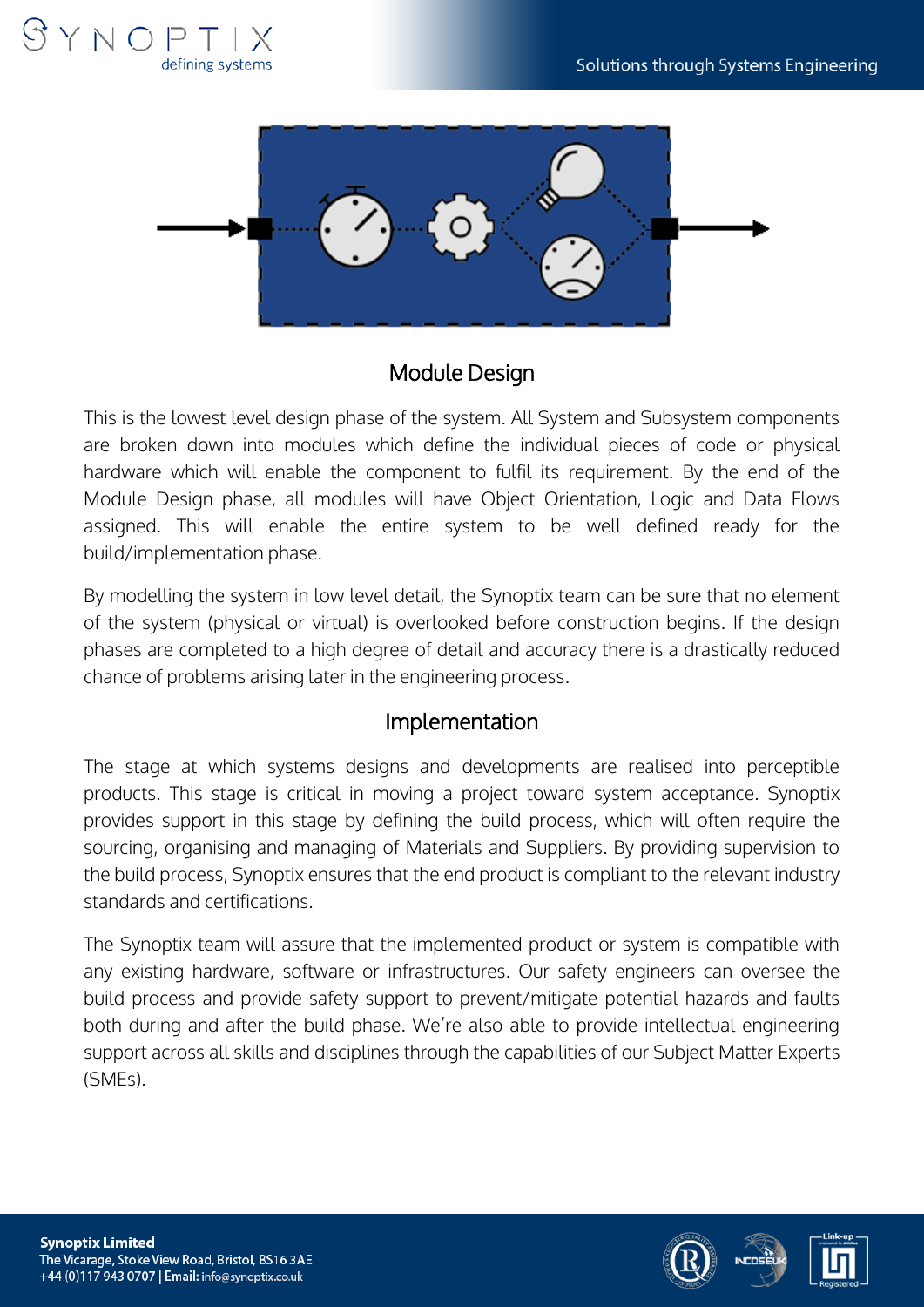

### Module/Component V & V

This low level validation and verification stage allows the required system to be tested at a detailed level. Each module or component is individually isolated from the rest of the system and analysed against alternate models, systems or legacy data to ascertain its functionality and performance against the low level requirements specified within the module design phase.

If a problem or non-conformance is founded at this early stage in the V&V process it can be rectified before the whole system is analysed; this will save time and resources. Synoptix is capable of providing high quality software, mechanical and electrical engineers to perform the following low level modular V&V activities: technical reviews, simulation or prototyping and requirements tracing.

## Functional V & V

Validation at a functional level will determine whether or not the end product or system meets the requirements specified in the Subsystem and System Architecture design phases. The process of functional V&V may take a long time especially for electronic systems where the number of test cases required can be very large in magnitude.

The Synoptix team has experience in hardware and software-in-the-loop testing/simulation. In the case of hardware analysis this often requires the construction of a test rig which enables a component of a larger, more complicated system to be isolated and tested externally. All other related systems are modelled as a mathematical representation. By undertaking functional V&V, faults or bugs within the hardware or software of individual systems can be resolved before they are incorporated into the final integrated product or system.

## Whole System V & V

This is the top level V&V activity in which all components and subsystems involved in the project are analysed against the original design and functionality requirements. At this stage information from the current and previous V&V activities is used to ensure the product:

- Is being realised or constructed correctly;
- Accurately conforms to initial customer and design requirements.

The final system should be able to perform, function, be operated, be maintained and be reliable up to or beyond the requirements set for it, in order to pass into the product acceptance phase. The Synoptix team will use a range of tools and expertise to fully validate and verify the product or system such as: